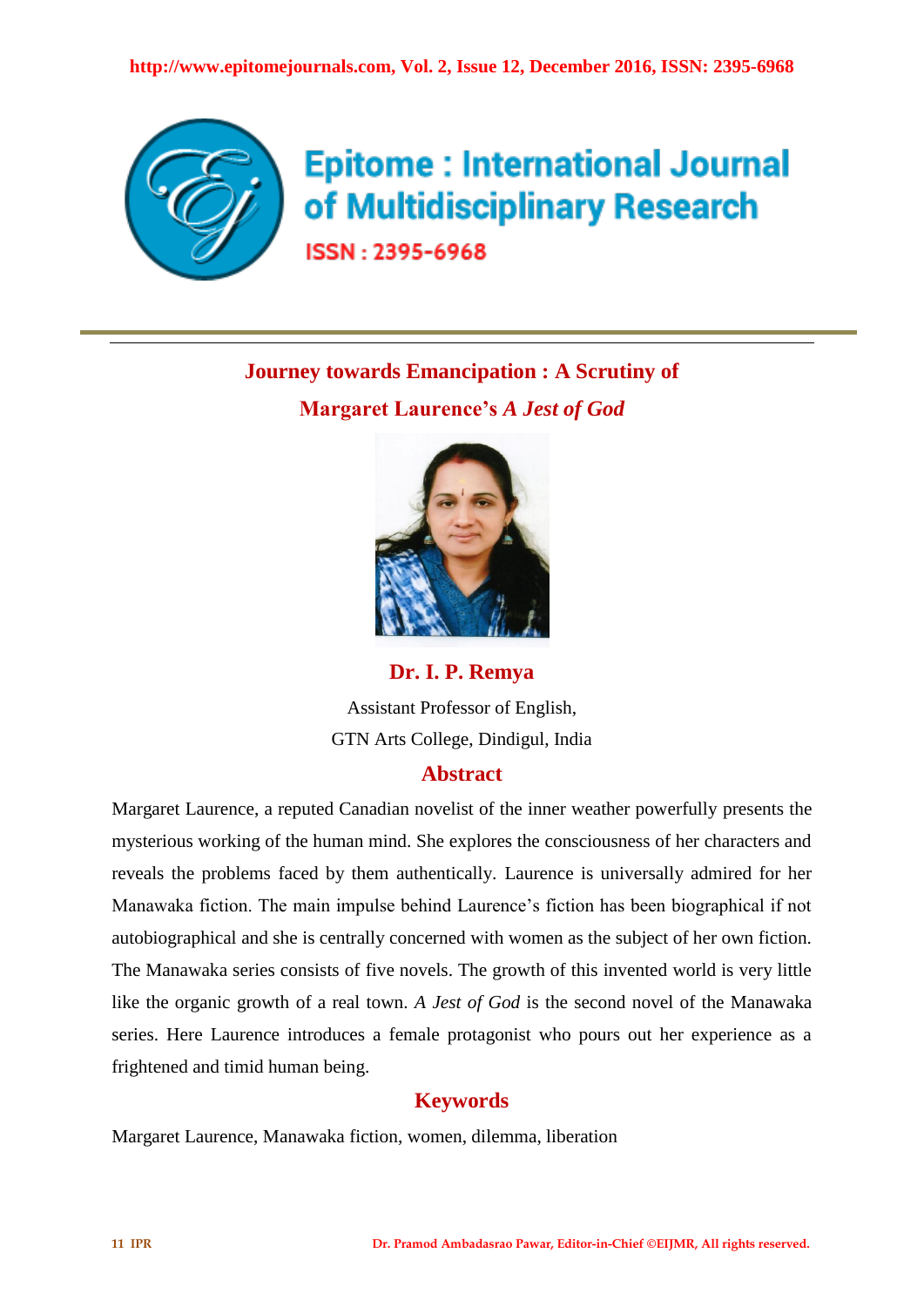### **Research Paper**

Margaret Laurence, a reputed Canadian novelist of the inner weather powerfully presents the mysterious working of the human mind. She explores the consciousness of her characters and reveals the problems faced by them authentically. The focus of her novels is on:

The inner world of feeling and sensibility that even the impact of feminist movements has generated more of poetic or lyrical articulation of the inner tensions of women that social documentary voicing the causes of women. (Ramamurthi 183)

Laurence is universally admired for her Manawaka fiction. The main impulse behind Laurence's fiction has been biographical if not autobiographical and she is centrally concerned with women as the subject of her own fiction. The Manawaka series consists of five novels. The growth of this invented world is very little like the organic growth of a real town. *A Jest of God* is the second novel of the Manawaka series. Here Laurence introduces a female protagonist who pours out her experience as a frightened and timid human being. Rachel Cameron comes close to the reader because she unveils her fear complex psyche in first person narration. She is an oppressed woman who is obsessed by her haunting fears. She is a thirty four year old spinster working as a school teacher in the prairie town of Manawaka. Her life is out and out monotonous and has a narrow range because her world revolves round her school and the flat where she lives. She cherishes a kind of commitment to serve her mother which indeed isolates her from other human beings as she lives in a cosy flat decorated according to her widowed mother's tastes.

The character of Rachel had been in Laurence's mind for many years before she wrote the novel, *A Jest of God*. In an interview, Laurence has confessed, "I don't think I have ever written anything in which the main character hasn't been in my mind for at least several years" (Thomas 66).

Once Rachel tells Calla her desire to do an extension course in English. The mother overhears it and resents that she has not informed it to her. The mother exercises her power over Rachel that she apologizes to her for not mentioning her desire:

Of course, dear, I quite understand. It's perfectly all right. It isn't as though I expect you to tell me everything you do. I mean, after all, it's your life, isn't it? It is just that it seemed rather a peculiar thing to keep quite about. I mean, it isn't as though there were any reason to conceal it[…]. I am not annoyed, Rachel […]. You have a perfect right to keep anything secret if you want to. (Jest 78)

Rachel is dogged with an inferiority complex due to her fear. At all stages in her life she suffers psychologically and she fails to function as a normal human being. The reason for her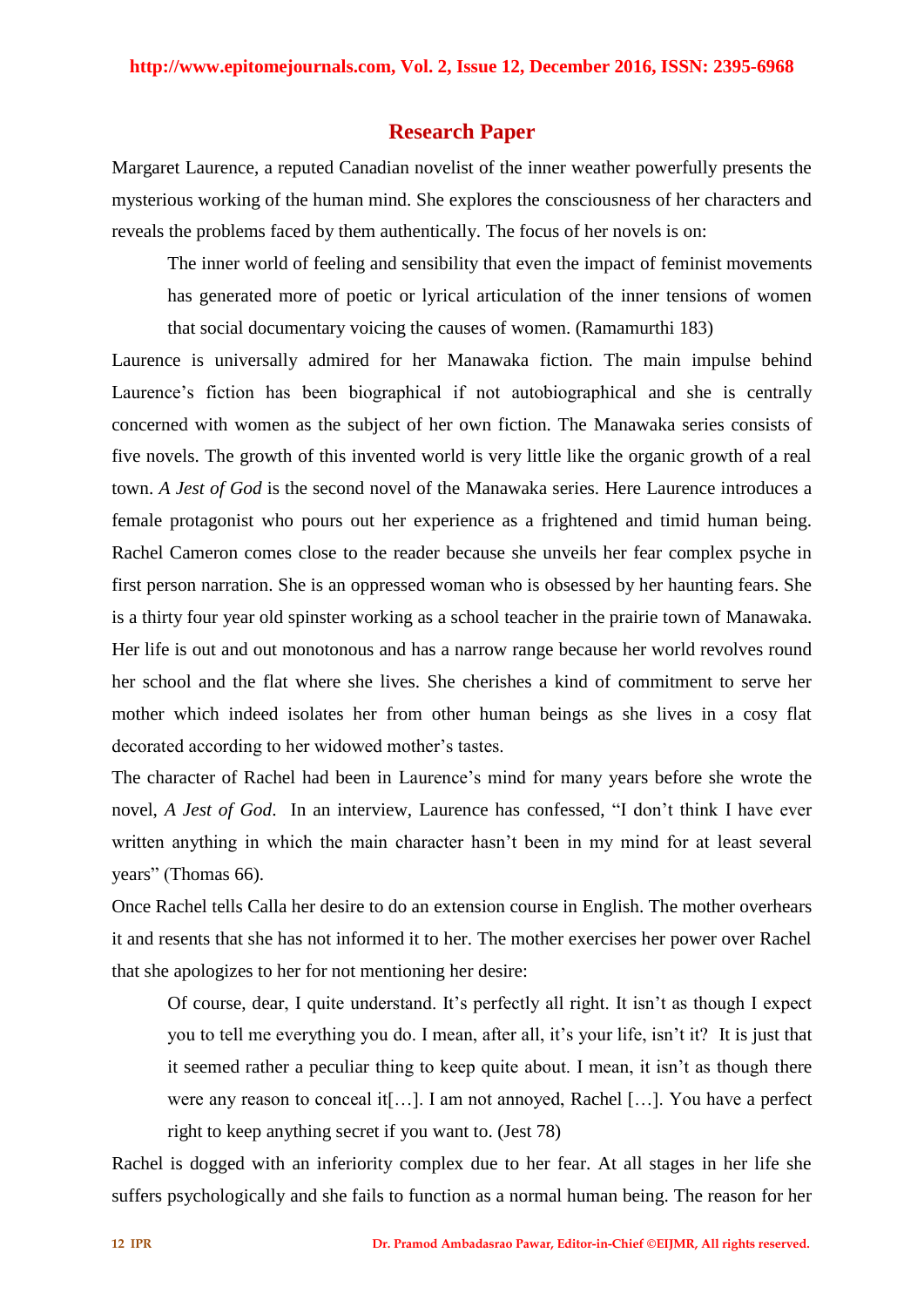#### **http://www.epitomejournals.com, Vol. 2, Issue 12, December 2016, ISSN: 2395-6968**

fear is that she is haunted by a thought that here life is a failure. She does not find anything good or dignified in the life she is leading. At the outset of the novel, she is standing near the window of the grade two classrooms looking at the children playing in the yard. She feels isolated because she thinks that she is not a very attractive personality. She develops a feeling that she is a subject of ridicule and a misfit to lead a normal life. Various references that lie scattered throughout the novel vividly reveal Rachel's observation of her own body. She refers to herself as "a thin streak of a person, like the stroke of a white chalk on a blackboard" (Jest 29). Looking at her image on the window glass of the store at the River Street she imagines as follows:

The white coat standards out, but not as handsomely as I'd hoped. To my passing eyes it looks now like some ancient robe around me, and the hood, hiding my hair, makes my face narrow and staring. [..] than I am .(Jest 29).

The passage quoted from the text well delineates Rachel's poor opinion about her physical appearance. This feeling is an outcome of the fear of the protagonist. Woodcock in this connection remarks," Rachel tended to exaggerate vastly her own inadequacies and short comings" (225). Rachel's fear and weakness give her a sense of resentment and envy towards her sister Stacey. She compares her pitiable existence to that of Stacey who lives in Vancouver with four beautiful children. At her father's death she becomes totally helpless as she has not enough money to complete her study. As the responsibility of looking after her mother falls on her she takes up the job of a teacher in a school. Though a teacher, she does not move freely with others but keeps only a few friends. Moreover, she is not at all satisfied either with her life or with her profession. Rachel longs to have children. Among her students she likes James Doherty very much. Due to her fear complex psyche she is hesitant to reveal her affection outwardly. She represses her feelings towards the boy because she fears that James may be put to trouble by his classmates if they notice her admiration and affection for James. The following passage from the novel brings out the fear of Rachel:

How unfair this is to James, to demean praise in this manner. But if I don't what might happen, if ever he or any of them discovered how I value him? They would torment me, certainly, but this is nothing to the way […] that's what strings the most.  $(Jest 6)$ 

Later when James Doherty commits a mistake she strikes him with a ruler but she regrets her action. She wants to apologize to him but she is much scared of the society. She utters, "I cannot say I'm sorry. Not in front of them all, twenty six beings, all eyes" (Jest 53). Thomas judges that "artistically, as a novel it slides out of balance. Because everything comes through